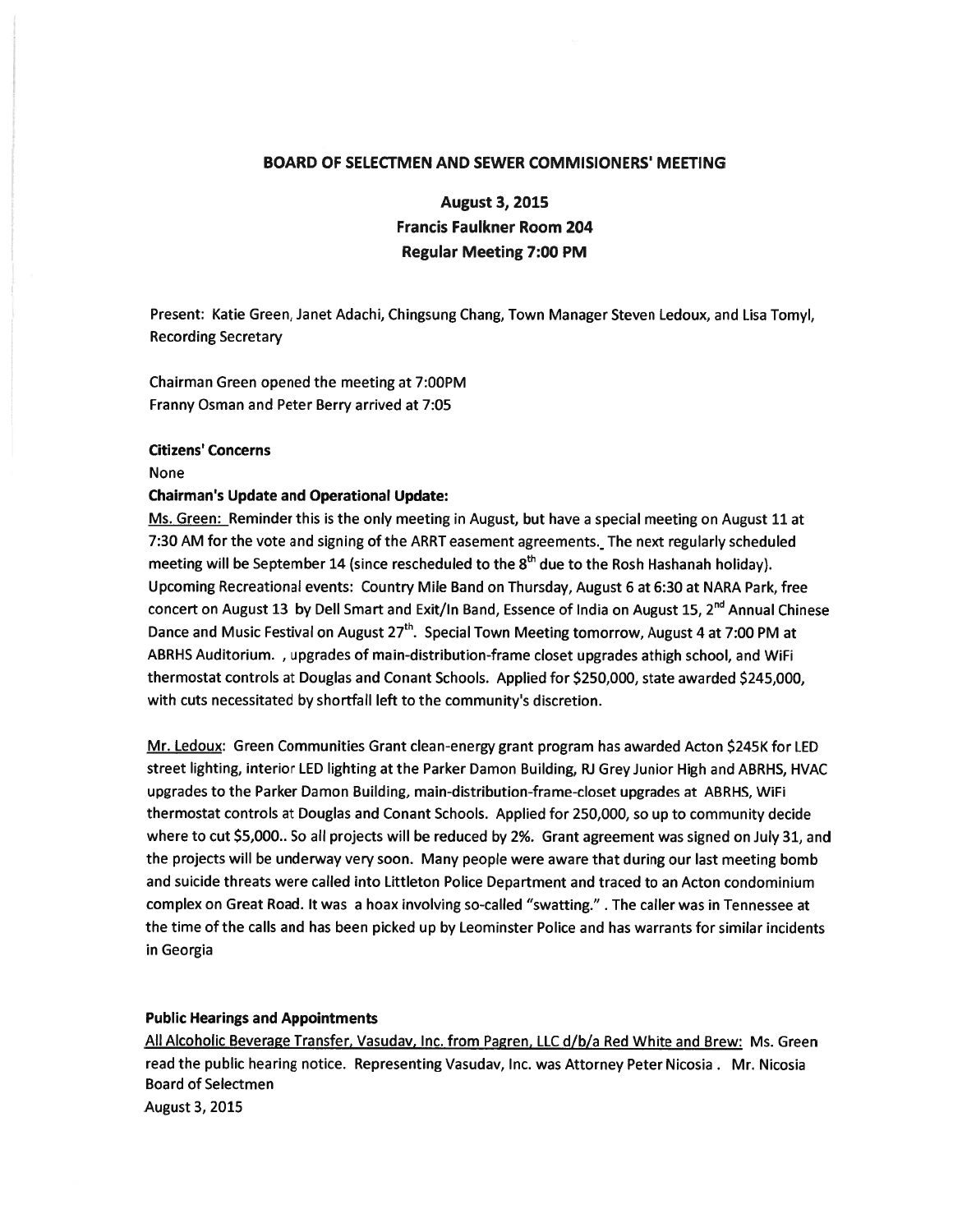provided background information about the business and the application.. His client has background in retail operations involving the sale of alcoholic beverages and is certified in TIPS training;all employees working for him will be properly training in TIPS certification. Ms. Adachi noted that the applicant had provided <sup>a</sup> generic alcoholic beverage service policy apparently originating in Europe with no specifics about Massachusetts legal requirements and also more suitable for <sup>a</sup> bar or restaurant, as opposed to the applicant's package-store operation, which Mr. Nicosia affirmed would involve the sale of closed alcoholic beverage containers, with no bar-type service. Mr. Nicosia stated that the store's employeetraining policy will be tailored specifically tothe proposed operation. Ms. Green inquired if the name of the current establishment will be kept — Mr. Nicosia assured it will.

Ms. Osman moved to approve, Mr. Berry moved to add <sup>a</sup> requirement that the business have an appropriate alcoholic beverage service policy in place, Mr. Chang seconded. All Ayes (5-0).

Alleged Over Service, Po's Barbecue: Ms. Green read the public hearing notice. Ms. Adachi swore in all parties. Det. Rentschler, Lieutenant Jim Cogan, Officer Joachim, and Deputy Chief Burrows were presen<sup>t</sup> representing Acton Police Department. Det. Rentschler read the summary of the event that occurred on February 21, 2015, involving <sup>a</sup> motor vehicle collision with injuries reported. Officer Joachim noticed that the operator appeared to be under the influence of alcohol, with glassy eyes, slurred speech and an odor of alcohol emanating from the operator's breath. Ms. Adachi swore in Po Pai, Manager of Po's Barbecue. Mr. Pai stated he was not on duty at the time of the incidentbut his wife was on duty and stated that the operator/individual, her husband, and friend came in to the restaurant around 6:00 PM and the operator had 1 alcoholic drink and left approximately 20 minutes later. The bartender on duty (but not presen<sup>t</sup> at the hearing) told Mr. Pai that the individual did not show any sign of intoxication when she left. The husband and friend stayed at the restaurant for another hour and <sup>a</sup> half. Ms. Adachi inquired about <sup>a</sup> receipt for the purchases, which had not been par<sup>t</sup> of the Selectmen's packet, and also asked if therestaurant had <sup>a</sup> video surveillance system. Mr. Pai said he gave the receipt to the police the next day; and there currently was no video system but he had plans to install one covering inside the premises and outside in the parking lot. The operator/individual had <sup>a</sup> vodka and cranberry juice; her husband had two beers. Mr. Berry suggested to Mr. Pai that he hire a lawyer to protect his business considering the seriousness of the accident with injuries. Ms. Osman stated that there was not enough information without <sup>a</sup> receipt or video. Lieutenant Cogan was the officer who, following up on the Police Chief's request, stopped at the restaurant for the receipt the following day. Lt. Cogan spoke with the bartender that was on duty at the time of the accident and who had served the individual prior to the incident. Lt. Cogan did not have the receipt with him but confirmed that the receipt listed food and several alcoholic beverages and the operator/individual had the one drink. Mr. Chang recommended that Po's Barbecue be required to install <sup>a</sup> video surveillance system and was reluctant to find <sup>a</sup> violation. Mr. Berry said he would be willing to forgo <sup>a</sup> finding of <sup>a</sup> violation if the restaurant were willing to install <sup>a</sup> video surveillance system to monitor the interior and exterior areas. Although Ms. Adachi also was disinclined to find <sup>a</sup> violation and agreed with the suggestion of <sup>a</sup> video surveillance system; although she would have liked to see the receipt to confirm the time of the purchase, the testimony of 2 witnesses confirmed that the operator/individual was at the restaurant around 6:00 for

Board of Selectmen August 3, 2015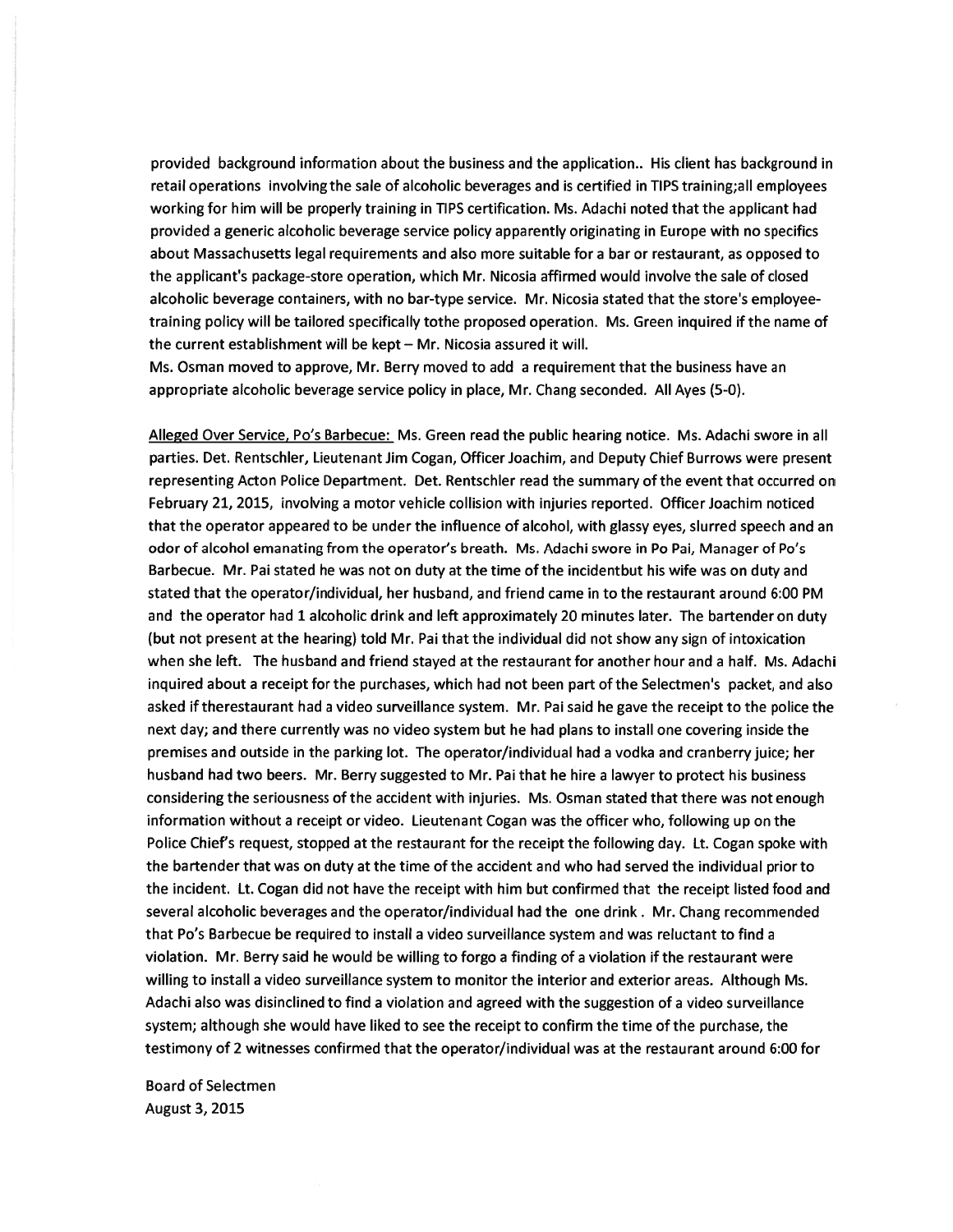only for <sup>a</sup> brief time and had had only one drink; andthe individual did not appear intoxicated Ms. Green was inclined to find <sup>a</sup> violation.

Mr. Berry move to find no violation, with the restaurant to install <sup>a</sup> video surveillance system within 30 days and to submit to the Acton Chief of Police <sup>a</sup> letter certifying the video system installation and operation. Mr. Chang seconded. 4 Ayes, 1 Nay (Ms. Green)

# Selectmen's Business

Warrant Article Discussion and Recommendation for Special Town Meeting, August 3, 2015 : Ms. Green has received <sup>a</sup> number of emails with questions about the property's future use. Mr. Berry expressed suppor<sup>t</sup> for the warrant article. Ms. Osman also expressed suppor<sup>t</sup> for the warrant article and added that it would behoove the Town to seek other properties in and around Kelley's Corner to have more control of what goes in.

Ms. Adachi moved to approve the warrant article, Ms. Osman seconded. All Ayes (5-0).

# Long and Short Term Goals Selectmen Liaison Assignments:

# SELECTMEN SHORT TERM GOALS LIAISON ASSIGNMENTS

- 1. Start Overhaul of Town Website -Chingsung Chang
- 2. Bring Senior Center Study Committee Proposal to Spring Town Meeting Franny Osman
- 3. Improve Bike Safety in Town and <sup>a</sup> Plan to Connectthe BERT and the ARRT and Look at Bike Trails for Great Hill, Rt. 27 and the Schools — Katie Green
- 4. Activate a Committee for the North Acton Fire Station Task Force and Update Charge Katie Green
- 5. Resolve the Walker Property Puchase/Litigation and Determine RE-Use for the Property Peter J. Berry
- 6. Complete Study for West Acton Sewer and Commence Implementation —Janet K. Adachi
- 7. Implement and Evaluate the Fixed Route Shuttle, EVE/WE Solutions and Utilize <sup>a</sup> Smaller Vehicle — Franny Osman
- 8. Create a Voluntary Email List Used for Surveys and General Information Chingsung Chang
- 9. Implement Goals of Housing Production Plan Peter J. Berry
- 10. Pass the Minuteman School Building Project and Initiate Discussion with other Towns on Regional Agreement —Janet K. Adachi

### SELECTMEN LONG TERM GOALS LIAISON ASSIGNMENTS

- 1. Build New Senior Center and/or Community Center Katie Green
- 2. Long Term Capital Plan that Incorporates New Stabilization Funds and Current Information on Status Existing Bond Obligations —Janet K. Adachi
- 3. Develop <sup>a</sup> Sewer Expansion Plan Using the Remaining Capacity of the Sewer Treatment Plant Franny Osman
- 4. Get Acton Nursing Service to Cash Neutral Status Chingsung Chang

Board of Selectmen August 3, 2015